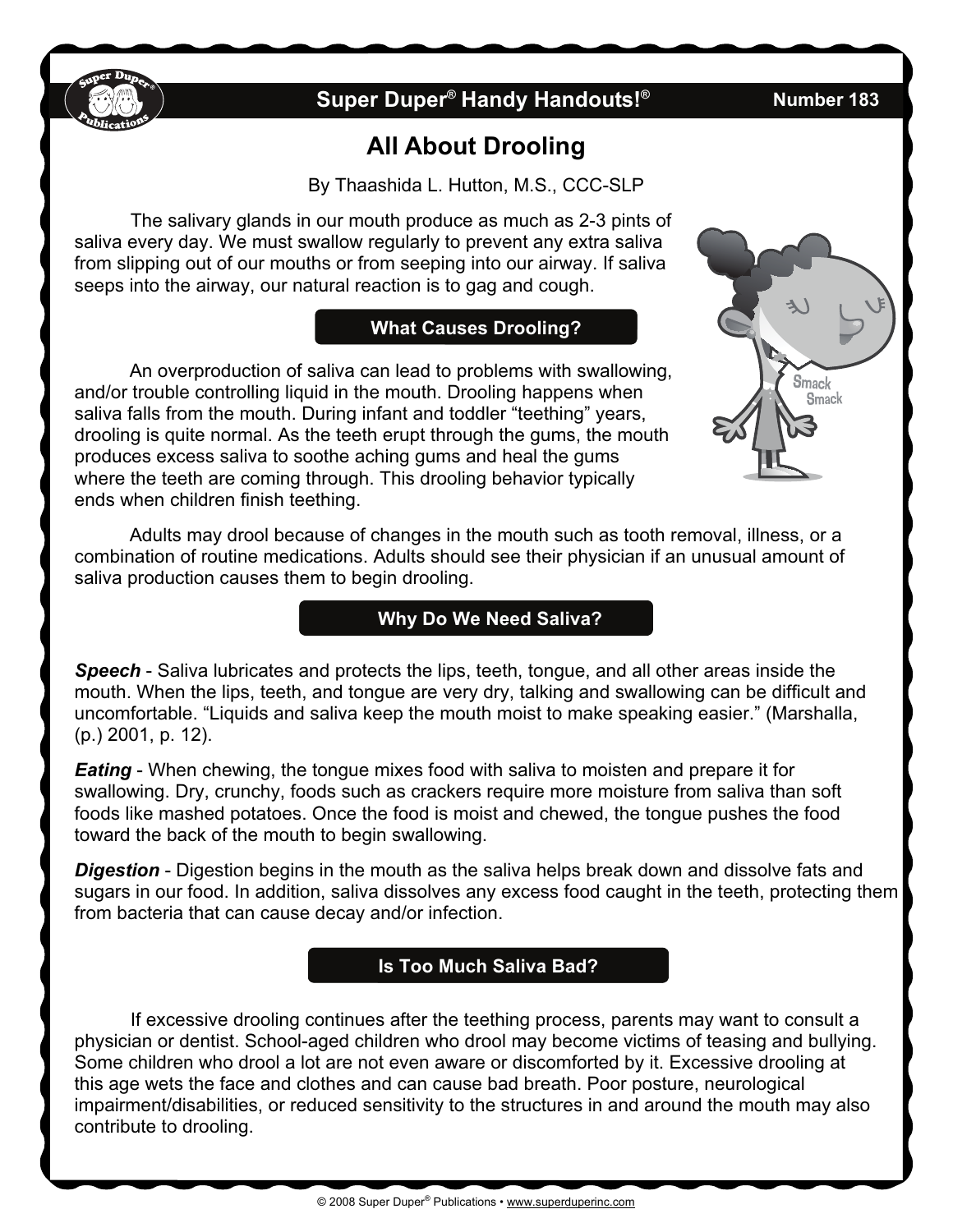### **Strategies to Decrease Drooling**

 For children and adults, there are strategies to help control drooling before moving on to more extreme measures. A specialist/therapist should teach the parent or caregiver of a child that drools the correct strategies and techniques to help control drooling. Some strategies are:



- -Brushing the teeth and rinsing the mouth regularly after meals.
- - Eating foods of different temperatures, tastes, and textures to improve sensory stimulation inside the mouth (popsicles, warm soup).
- - Using a mirror to frequently check and clean the face, and to clear pieces of food stuck in the teeth that the person cannot feel.
- - Massaging the mouth before meals to help improve sensation within and outside the mouth.

#### **Is There Treatment for Drooling?**

 Treatment for drooling depends on its severity. A physician, therapist, or dentist must consider contributing factors or disorders, such as cerebral palsy, to create a treatment plan. Successful programs sometimes include an interdisciplinary team (doctor, dentist, therapist, speech-language pathologist) working together to treat the drooling problem. For the patient, these treatment programs may include:

- $\bullet$  Exercises to improve the muscle tone, strength, sensitivity, movement, and stability of the structures in and around the mouth.
- $\bullet$ Cues and/or prompts from a caregiver, parent, or therapist to improve the swallowing of saliva.
- $\bullet$ Prescribed drugs that help decrease the production of saliva.
- $\bullet$ Radiation therapy to decrease the production of saliva.
- -Surgery on the glands inside the mouth to decrease overproduction of saliva.

 Parents need to consider that all children are different, and some may drool more than others, and for a longer period. If you have a concern about your child's excessive drooling, consult your physician, dentist, or therapist.

#### **Resources**

Logemann, J. A. (1998). *Evaluation and treatment of swallowing disorders*. 2<sup>nd</sup> Edition. Austin, Texas: Pro-Ed, Inc.

Marshalla, P. (2001). *How to stop drooling; Practical solutions for home and therapy*. Kirkland, WA: Marshalla Speech and Language.

Neeraj, M. N. (2006). *Drooling.* Retrieved October 30, 2008 from http://www.emedicine.com/ent/TOPIC629.HTM

*Drooling*. Retrieved October 30, 2008 from http://health.nytimes.com/health/guides/symptoms/drooling/overview.html http://www.healthscout.com/ency/1/003048.html